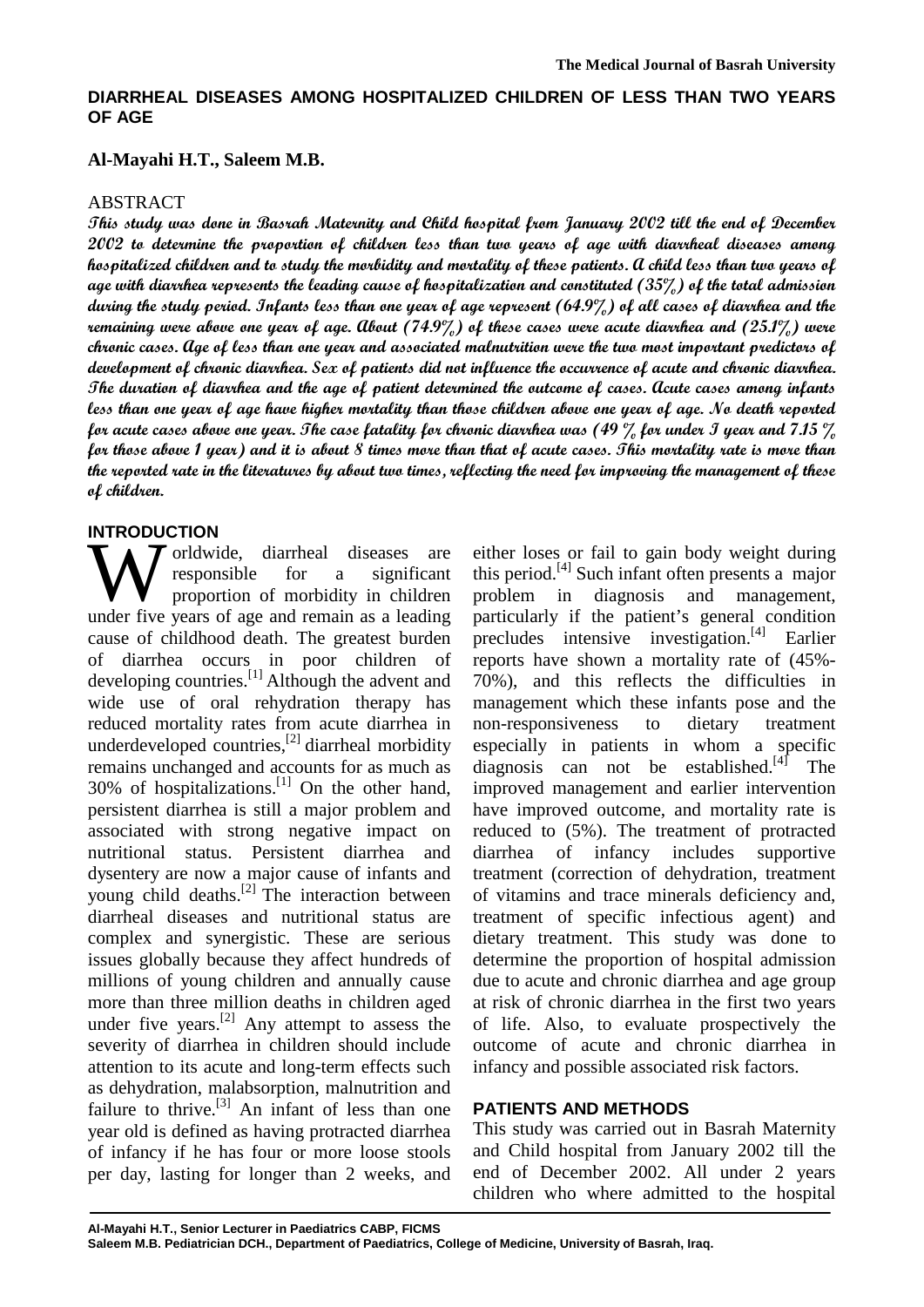with diarrhea during this period were included in the study. The total number of children who were admitted to hospital during this period was obtained from the Statistical Department of the hospital. Chronic diarrhea was defined as diarrhea with four or more loose bowel motions per day and with total diarrhea duration of 14 days or more and these include those patients who were presented at first with acute diarrhea.<sup>[5]</sup> All other patients included whose total illness duration was less than this, were assumed as acute diarrhea. For all patients with diarrhea, the following data were obtained: *name, age, sex, address, duration of diarrhea, method of feeding, previous hospitalization for diarrhea, weight of the patient on admission, state of hydration*. The assessment of nutritional status was based on weight for age charts of National Center for Health Statistics/WHO. The patient was regarded as malnourished if his/her weight by using these charts was less than (- 2SD) below the mean weight for age and sex. Laboratory data for those with chronic diarrhea where ever available were included in the study like: assessment of hemoglobin level, stool examination for parasite, leukocytes, red blood cells, pH and reducing substances, and urine samples for bacterial culture. All patients were followed during their days of hospital admission to determine outcome *(regarding improvement in diarrhea, weight loss, hydration status and total duration of diarrhea)* and accordingly patients either were discharged improved, discharged on family responsibility or, were died. For infants with chronic diarrhea, the total days of hospital stay were calculated from time of admission (either less than or more than 5 days). Data about different therapeutic interventions for patients with chronic diarrhea were obtained. The initial treatment for the included patients was directed at correction of dehydration and electrolytes imbalance, blood transfusion for severe anemia (if hemoglobin level was less than 3 g/ dl) and treatment of any systemic infection. The data were collected and analyzed by statistical method using chi-square test (P-value). P-value of less than 0.05 was regarded as significant.

#### **RESULTS**

During the months of the study, children under two years with diarrheal diseases represent about (35%) of total hospitalization of children to Basrah Maternity and Child hospital (493 case of diarrhea out of 1408 patient admitted to the hospital). Overall, infants less than one year of age represents (64.9%) of all those less than 2 years of age children admitted to the hospital with diarrhea compared to  $(35.1\%)$  in those above of age (P:0.003). About (74.9%) of all cases of diarrhea were acute and the remaining were chronic. About (30%) of those less than 1 year of age infants have chronic diarrhea compared to (16.2%) in those above 1 year of age with ratio of (1.9:1) *(as shown in Table-1).*

**Table 1.** *Acute and chronic diarrhea among hospitalized children of less than two years of age*

| <b>Diarrheal</b><br><b>State</b> | Above one<br>year of age<br>No. % | Less than<br>one year<br>of age<br>No. % | Total<br>No. % |  |
|----------------------------------|-----------------------------------|------------------------------------------|----------------|--|
| Acute<br>Diarrhea                | 145 (83.8)                        | 224 (70)                                 | 369(74.9)      |  |
| Chronic<br>Diarrhea              | 28 (16.2)                         | 96 (30)                                  | 124(25.1)      |  |
| Total                            | 173 (35.1)                        | 320 (64.9)                               | 493            |  |

 **P= 0.003 (P: HS)**

There was no statistically significance difference between boys and girls in proportions affected with acute diarrhea (76.3% vs. 73.1%) and chronic diarrhea (23.7% vs. 26.9%) respectively (P>0.05) *(as shown in Table-2).*

### **Table 2.** *Sex distribution of children of less than two years of age with acute and chronic diarrhea.*

| <b>Diarrheal state</b> | <b>Sex</b>  |      |              |      |  |  |
|------------------------|-------------|------|--------------|------|--|--|
|                        | <b>Boys</b> | ℅    | <b>Girls</b> | %    |  |  |
| Acute Diarrhea         | 203         | 76.3 | 166          | 73.1 |  |  |
| Chronic Diarrhea       | 63          | 23.7 | 61           | 26.9 |  |  |
| Total                  | 266         | 100  | 227          | 10C  |  |  |

**P = 0.82511 (P: NS)**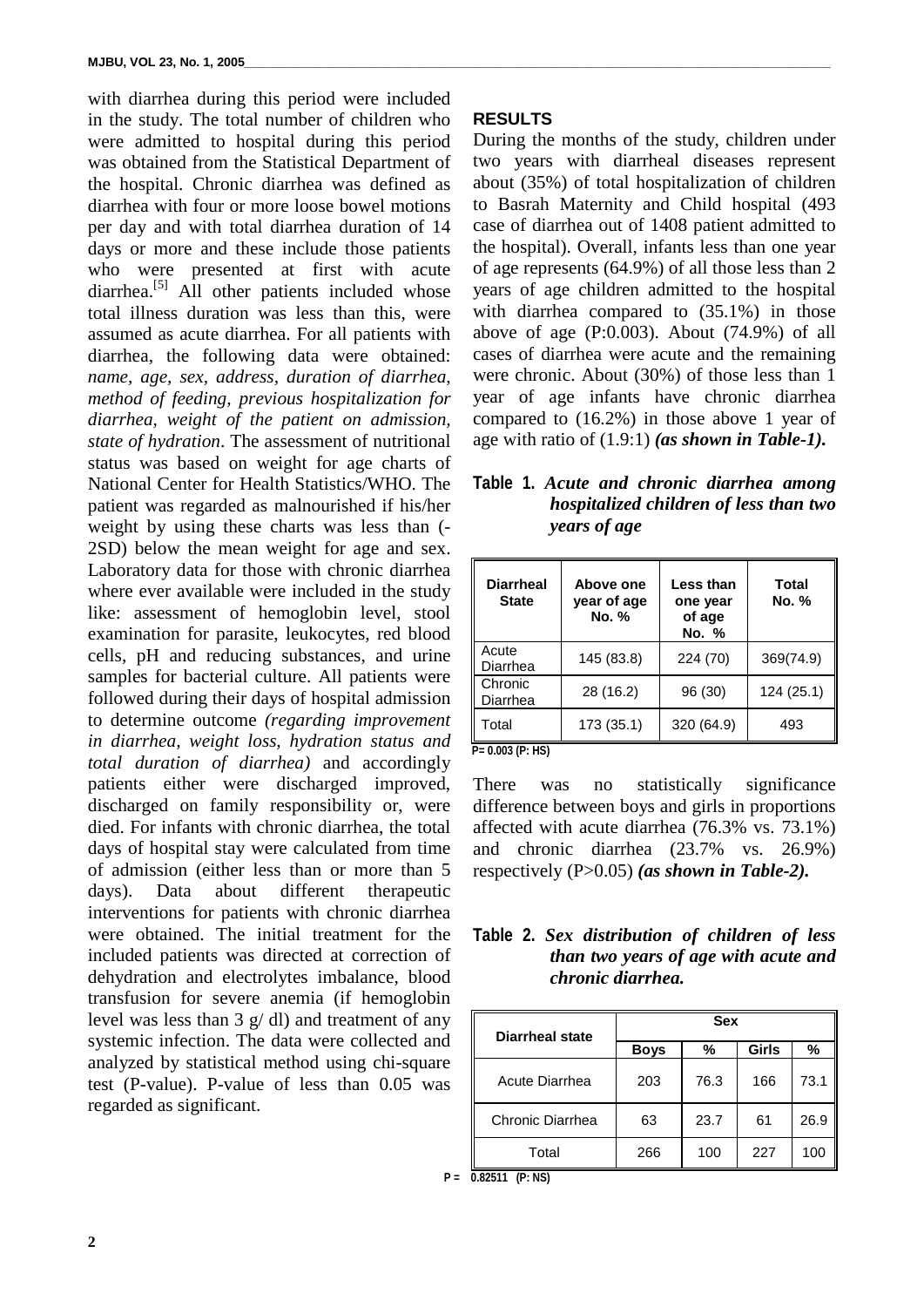The highest incidence of diarrhea was among infants less than 6 months representing (49%) of total cases of diarrhea, in comparison to (15.8%) in those 7-12 months and (35.2%) for those above 12 months respectively (P: 0.003). For the three age groups, acute diarrhea predominate over chronic diarrhea and chronic diarrhea occurrence decrease with increasing age (30.6% at 1-6 months, 28.3% at 7-12 months and 16.2% for those above one year) *(as shown in Table-3).*

**Table 3.** *Age-related incidence rate of acute and chronic diarrhea among children of less than two years of age.*

| Age<br>distributio<br>n<br>(months) | Acute<br><b>Diarrhea</b><br>No. % | <b>Chronic</b><br><b>Diarrhea</b><br><b>No.</b> % | <b>Total</b><br>No. % |
|-------------------------------------|-----------------------------------|---------------------------------------------------|-----------------------|
| $1 - 6$                             | 168 (69.4)                        | 74 (30.6)                                         | 242 (49)              |
| $7 - 12$                            | 56 (71.7)                         | 22 (28.3)                                         | 78 (15.8)             |
| Above<br>12                         | 145 (83.8)                        | 28 (16.2)                                         | 173(35.2)             |
| Total                               | 369 (100)                         | 124(100)                                          | 493(100)              |

**P = 0.003 P (HS)**

Malnutrition was present in (70.8%) of infants less than 1 year of age with chronic diarrhea compared to (57.1%) in those above 1 year of age. Overall malnutrition is more common at both ages in chronic diarrhea than acute diarrhea (P: HS) *(as shown in Table-4).* 

**Table 4.** *Nutritional status among hospitalized children of less than two years with acute and chronic diarrhea.*

| <b>Nutritional</b><br>status of                          | Acute diarrhea                       |                              | Chronic diarrhea |                 |
|----------------------------------------------------------|--------------------------------------|------------------------------|------------------|-----------------|
| children                                                 | >1year*<br>No. %                     | $<$ 1 year**<br><b>No. %</b> | >1 year<br>No. % | <1year<br>No. % |
| <b>Malnourished</b><br>(Bwt < - 2SD)                     | 20(13.8)                             | 24(10.7)                     | 16(57.1)         | 68(70.8)        |
| <b>Well-nourished</b>                                    | 125(86.2)                            | 200(89.3)                    | 12(42.9)         | 28(29.2)        |
| Total<br>$\star$ $\star$ $\star$ $\star$ $\star$ $\star$ | 145(100)<br><b>D.</b> 0.0004 (D. HO) | 224(100)                     | 28(100)          | 96(100)         |

**\*> 1 year P < 0.00001, (P: HS) \*\*< 1 year P < 0.00001, (P: HS)** Nearly three quarters of patients with diarrhea whether acute or chronic have received bottle feeding alone or with breast feeding. About  $(58.1\%)$  and  $(64.6\%)$  of infants less than 1 year of age with acute and chronic diarrhea respectively were bottle fed compared to (28.5%) and (23.9%) who were breast fed (P>0.05) *(as shown in Table-5).* 

| Table 5. Feeding methods among infants of less |  |
|------------------------------------------------|--|
| than one year of age with acute and            |  |
| chronic diarrhea.                              |  |

| Feeding<br>Method        | Acute<br>Diarrhea | <b>Chronic</b><br><b>Diarrhea</b> | Total     |  |  |  |  |
|--------------------------|-------------------|-----------------------------------|-----------|--|--|--|--|
| Breast<br>feeding        | 64(28.5%)         | 23(23.9%)                         | 87(27.2%) |  |  |  |  |
| <b>Bottle</b><br>feeding | 130(58.1%)        | 62(64.6%)                         | 192(60%)  |  |  |  |  |
| Mixed<br>feeding         | 30(13.4%)         | 11(11.5%)                         | 41(12.8%) |  |  |  |  |
| 224(100%)<br>Total       |                   | 96(100%)                          | 320       |  |  |  |  |
| (P: NS)<br>$P = 0.548$   |                   |                                   |           |  |  |  |  |

About (58.5%) of patients with chronic diarrhea have had urinary tract infections. Other significant manifestations include anemia (51.5%), vomiting (46%) and dehydration (37.5%) *(as shown in Table-6).*

### **Table 6.** *Distribution of clinical manifestations among children less than two years of age with chronic diarrhea.*

| <b>Clinical</b><br><b>Manifestation</b> | No. | %     |
|-----------------------------------------|-----|-------|
| Diarrhea                                | 128 | 100   |
| Malnutrition                            | 84  | 65.6  |
| Anemia                                  | 66  | 51.5  |
| Vomiting                                | 59  | 46    |
| Dehydration                             | 48  | 37.5  |
| Fever                                   | 42  | 32.8  |
| Urinary tract infection                 | 75  | 58.5  |
| <b>Dysentery</b>                        | 42  | 32.8  |
| Napkin rash                             | 36  | 28.12 |
| Edema                                   | 13  | 10.1  |
| Rectal prolepses                        | 4   | 3.12  |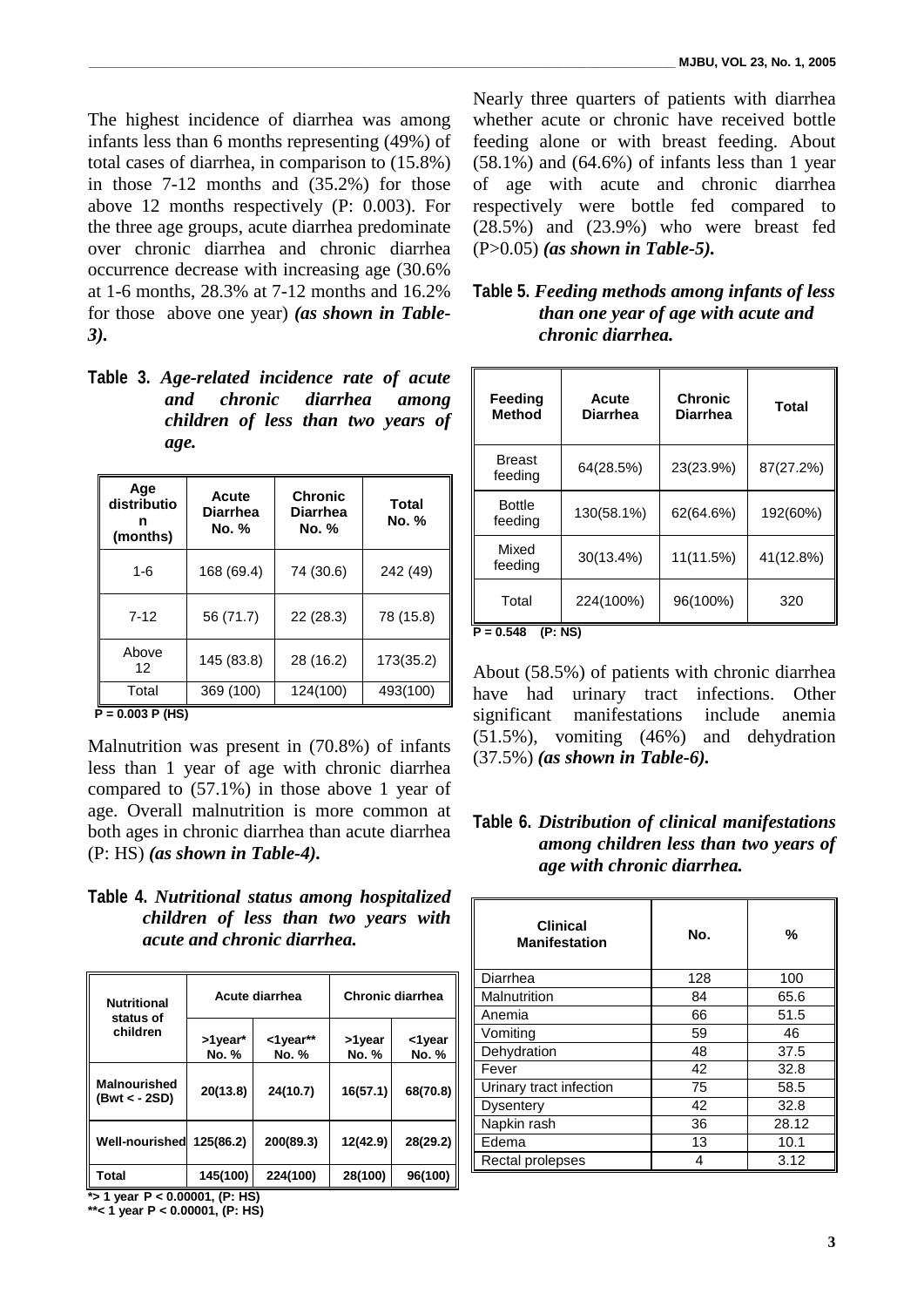All infants (100%) with chronic diarrhea have received antimicrobial agents, and (66%) of them received lactose free formula. Hospitalization for more than 5 days was observed in 66.6% of infants and (55.2%) of them have previous hospitalizations for diarrhea *(as shown in Table-7).*

# **Table 7.** *Therapeutic interventions for cases of chronic diarrhea of infants less than one year of age.*

| Intervention                                                            | No. of<br>cases | %            |
|-------------------------------------------------------------------------|-----------------|--------------|
| Antibiotics usage                                                       | 96              | 100          |
| Lactose free formula                                                    | 64              | 66.6         |
| Metronidazole usage                                                     | 38              | 39.5         |
| Intravenous fluids                                                      | 57              | 59.5         |
| Previous hospitalization for diarrhea                                   | 53              | 55.2         |
| Average days of hospitalization<br>Less than 5 days<br>More than 5 days | 32<br>64        | 33.4<br>66.6 |

For patients with acute diarrhea in our study, (79.9%) of those under 1 year of age, and (91.7%) of those above 1 year were discharged from hospital improved. No death has occurred in those above 1 year of age with acute diarrhea compared to (1.3%, 3 deaths out of 224) for those less than 1 year of age, For chronic diarrhea, (55.2%) among infants below 1 year of age and (75%) of above 1 year of age were discharged with improvement. Nine infants of less than 1 year of age (9.4%) were died compared to 2 patients above 1 year of age (7.15%). About (33.3%) and (14.3%) of patients less than 1 year of age and above 1 year of age respectively with chronic diarrhea were discharged on family responsibility *(as shown in Table-8).*

|  |                     | Table 8. Outcome of hospitalized patients with |  |
|--|---------------------|------------------------------------------------|--|
|  | diarrheal diseases. |                                                |  |

| Outcome<br>Measure                        | Children above 1<br>year of age |                              | Infants less than 1<br>year of age |                              |
|-------------------------------------------|---------------------------------|------------------------------|------------------------------------|------------------------------|
|                                           | Acute<br>Diarrhea<br>No. %      | Chronic<br>Diarrhea<br>No. % | Acute<br>Diarrhea<br>No. %         | Chronic<br>Diarrhea<br>No. % |
| Discharged<br>Improved                    | 133(91.7)                       | 21(75)                       | 179(79.9)                          | 53(55.2)                     |
| Discharged on<br>family<br>responsibility | 11(7.6)                         | 4(14.3)                      | 41(18.3)                           | 32(33.3)                     |
| Death                                     |                                 | 2(7.15)                      | 3(1.3)                             | 9(9.4)                       |
| Others                                    | 1(0.7)                          | 1(3.55)                      | 1(0.4)                             | 2(2.1)                       |
| Total                                     | 145(100)                        | 28(100)                      | 224(100)                           | 96(100)                      |

# **DISCUSSION**

This study has further illustrated the importance of acute and chronic diarrhea as a leading cause of morbidity and mortality among hospitalized children of less than 2 years of age. It remains as a leading cause of hospitalization in developing countries. [5-7] The 2 most important predictors of chronic diarrhea in our study were the age of less than 1 year especially those below 6 months of age, and poor nutritional status and these observations are comparable to data from other studies  $[1,8,9]$ . In our study, more than ¾ of patients with chronic diarrhea were less than 1 year of age and of them about 76% were of less than 6 months of age. This is also observed in acute diarrhea patients but in a slightly lower proportion. These age-related findings regarding chronic diarrhea were also shown in other studies but the predominant age group affected was 7 to 12 months.<sup>[10]</sup> The association of age of less than 6 months with chronic diarrhea may be due to less capability of responding to infection because of age-related immunologic deficiencies. Also, longer lasting episodes of chronic diarrhea in this group may be explained by the differences in the diarrheal pathogens between younger and older children. $^{[1]}$ Younger infants are more susceptible to infections with bacterial and parasitic pathogens that are responsible for majority of prolonged episodes of diarrhea.<sup>[11]</sup> Accurate morphological studies of the small bowel mucosa detected more severe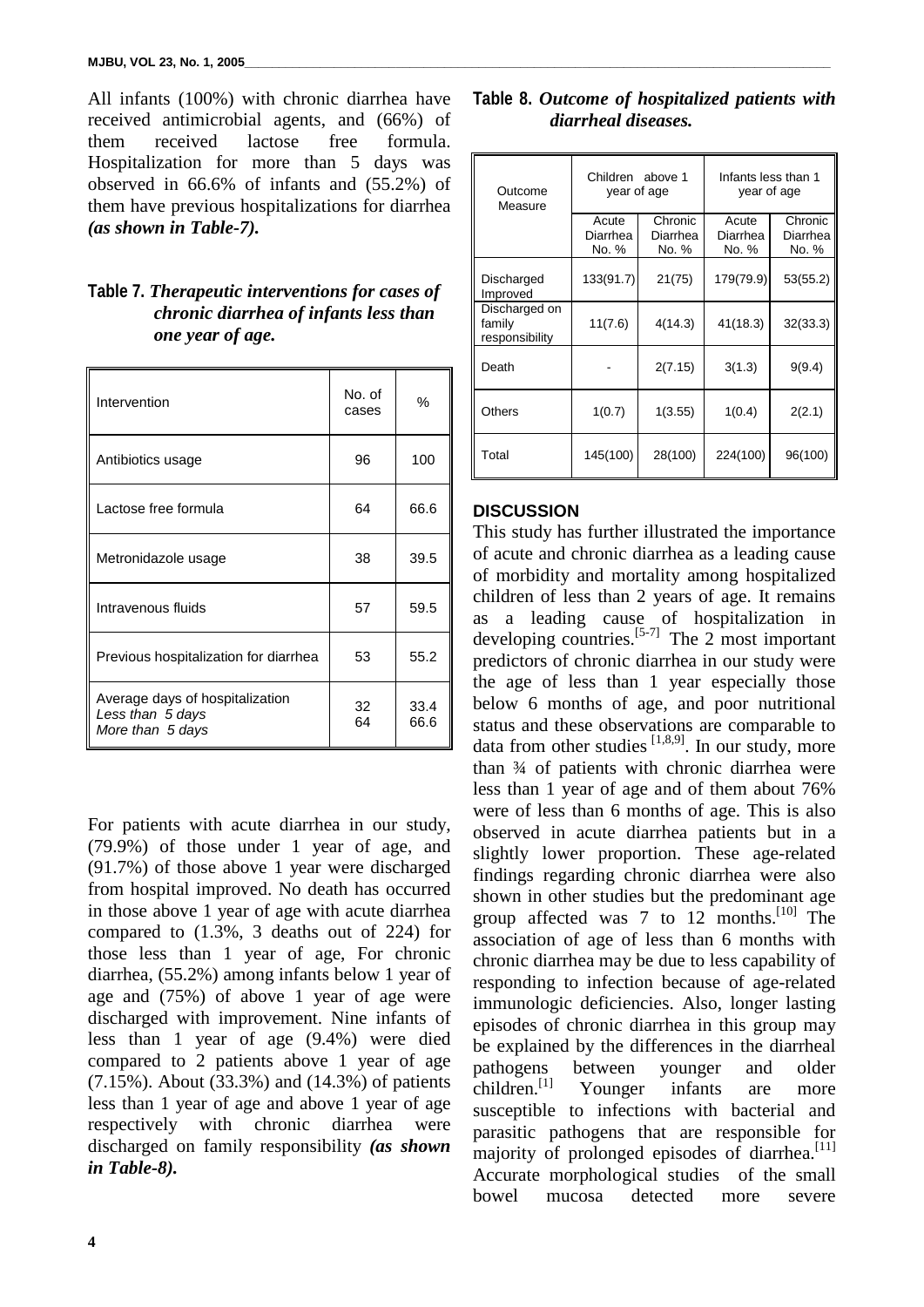abnormalities in infants with enteropathogenic *Escherichia coli (EPEC, the most common etiological agent of diarrhea at this age)* infection with persistent diarrhea.<sup>[12]</sup> Longer and recurrent episodes of diarrhea with its attendant treatment by dietary management (starvation, use of prolonged ORS, use of diluted formula, dietary manipulation) and these added to the catabolic state lead to malnutrition which in turn leads to more risk of diarrhea because of its effect on immunological system.<sup>[2,11,13]</sup> The other possible mechanisms by which poor nutritional status predispose to greater diarrheal frequency include decreased gastric acidity and nutritional deficiencies<sup>[8]</sup>, especially individual micronutrients such as zinc which are known to affect immune function and to increase subsequent risk of childhood diarrhea.<sup>[11]</sup> We can add to this, the already present social factors that contribute to occurrence of diarrheal diseases which include factors like lack of proper water sterilization, lack of breast feeding, improper technique of bottle-feeding and uneducated family.  $\left[1,3,11,13\right]$  So, a vicious cycle may be started consisting of chronic diarrhea and malnutrition among these infants causing more malnutrition and prolongation of diarrhea. The interruption of this cycle by early effective treatment of specific cause if identified, and proper dietary manipulation with or without use of parenteral nutrition is mandatory for successful management and reduction of subsequent morbidity and mortality.  $[3,4,14,15]$ Among possible factors in our patients for prolongation of episodes of diarrhea is the lack of proper choices for dietary manipulation like the availability of particular formulas as protein hydrolysate formula and also no firm nutritional rehabilitation strategy for the treatment of these patients. This study also shows that three quarters of infants receive some bottle-feeding. Giving bottle-feeding alone or with breast milk increases the risk of having acute and chronic diarrhea and this is shown in other studies.<sup>[16]</sup> Protective effects of breast-feeding against infection and malnutrition can explain the lower incidence of diarrheal diseases among breast fed infants. Despite this, about ¼ of diarrhea patients were breast fed and this may be explained by that actually most of these patients are not exclusively breast fed, and they may receive some additional water and rice water

which acts as a vehicle for transmission of infection and this may explain the lack of complete protection of breast feeding against acute and chronic diarrhea in our patients. William et al found that exclusive breastfeeding was present only for 1.5 months, therefore, breast-feeding is continued but other liquids or semisolids diet were introduced.<sup>[1]</sup> More than half of patients with chronic diarrhea had previous hospitalization for the same illness and this would indicate the severity and chronicity of illness. These finding are comparable to another study which shows that (33%) of patients with chronic diarrhea have previous episodes of diarrhea.<sup>[14,16]</sup> Various therapeutic interventions were tried in these patients and are comparable to other studies $^{[14]}$ , but the use of intravenous fluids was more than reported. This may indicate that the presentation of our patients was more with severe dehydration or with repeated vomiting or inability of enteral feeding. Similar to other studies, there was a wide use of antimicrobial agents.<sup>[13]</sup> This approach should be discouraged to avoid development of drug resistance and bacterial overgrowth due alteration in the microflora of the gut.  $[17-19]$  This may also contribute to more prolongation of diarrhea or even antibiotics-induced diarrhea. Thus antibiotics should be used after obtaining a sample for bacterial isolation and in appropriately selected patients. For patients with chronic diarrhea, lactose free Soya based formula was administered as an empiric treatment; coexisting intolerance to Soya based formula may explain why patients did not respond to this approach. This is why now in protracted diarrhea some use protein hydrolysate formula initially.<sup>[15]</sup> In our study, chronic diarrhea was associated with prolonged hospitalization. This may indicate poor response, difficulties in treatment, and more severe illness at presentation to the hospital. This may also explain why there was a higher proportion of self-discharge from hospital than in acute diarrhea. In contrast, there was a good improvement rate for acute diarrhea. This is mostly due to successful rehydration therapy of these patients.<sup>[8]</sup> The outcome of acute diarrhea differs greatly from chronic one particularly among those infants less than one year of age. Reported deaths from acute diarrhea were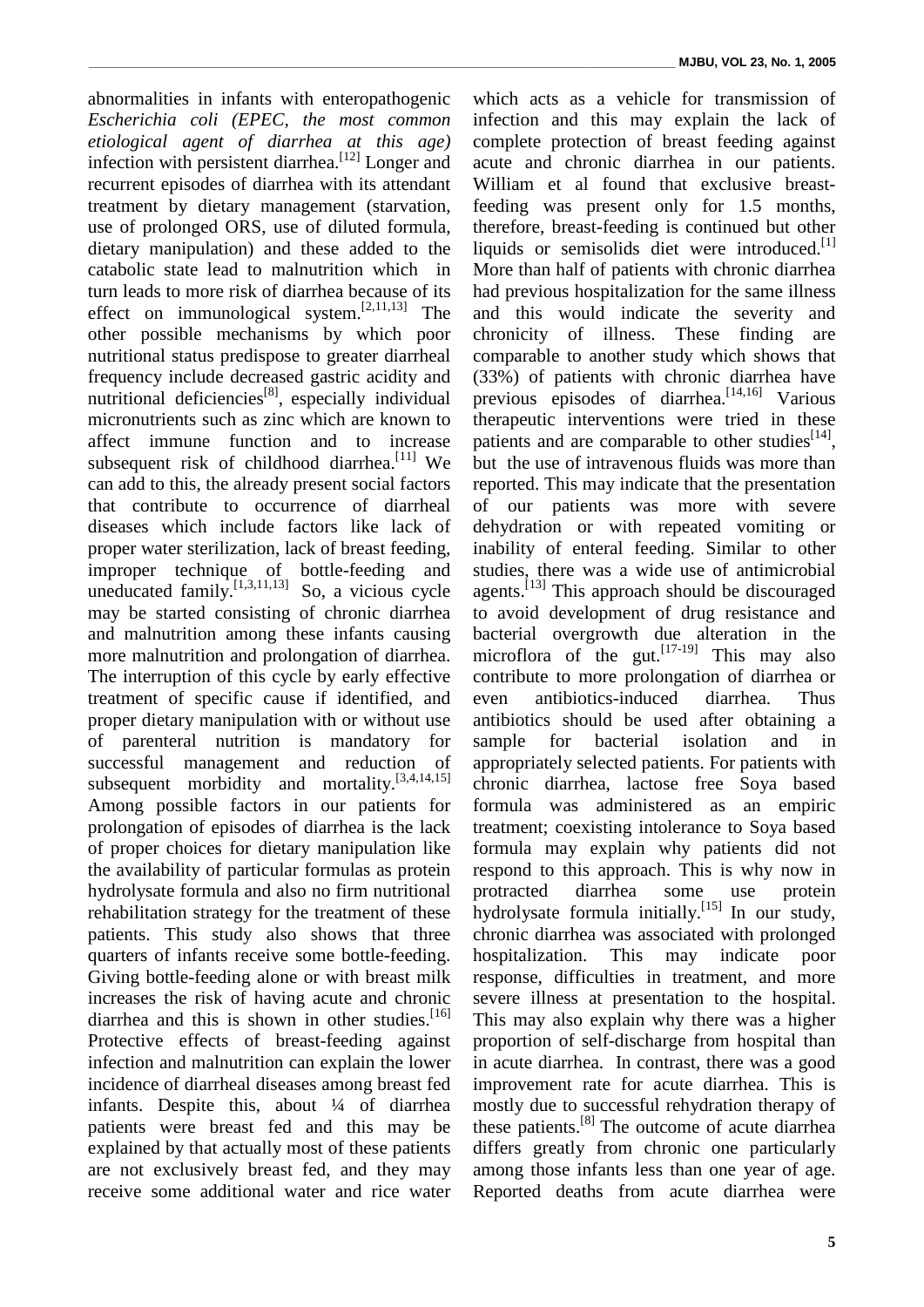mostly under one year of age as seen also by others. [20,21] The mortality of chronic diarrhea exceeds that of acute one many times as shown by Mitra AK et al.<sup>[22]</sup> In acute diarrhea cases, proper management with the use of oral rehydration solution (ORS) and in cases with dehydration hospital management have reduced death much. Earlier studies showed high mortality rate from chronic diarrhea of (45%) and  $(70\%)^{[4,19,23]}$ . Improved understanding of the disease nature have led to implantation of effective and early treatment and led to great reduction in mortality rate in developed countries  $(5\%)$  which is mainly due to sepsis.<sup>[4]</sup> In a study done in Pakistan, the reported mortality was (4%) mostly resulting from bacteremia.[24] However in our study mortality rate was higher (9.4%) than reported, the reason for this may be multifactorial. In addition to the difficulties encountered in the management of protracted diarrhea, proper facilities for the care of such children are lacking Among the other factors that might explain the higher mortality in our patients is the higher proportion of associated malnutrition.<sup>[24]</sup> Differences in the etiology may explain the age of onset of chronic diarrhea and terminology between developed and developing countries. In developing countries it is mainly post infectious syndrome, cow's milk protein intolerance and associated malnutrition and occurs during the first year of life.<sup>[25,26]</sup> In developed countries were now it is named severe and protracted diarrhea (SPD) , it is earlier in onset (mean age was 40 days) and associated with rare and inherited causes.<sup>[27]</sup> Systemic approach to management and diagnosis of these patients to exclude specific etiology and early therapeutic intervention is essential to reduce morbidity and mortality of chronic diarrhea. From this study we can conclude that: Exclusive breast-feeding is protective against development of diarrheal disease including chronic diarrhea especially during the first six months of life. Bottlefeeding is a risk factor for development of diarrhea in infancy. Malnutrition is more common among infants with chronic diarrhea and perpetuates it. Therapeutic options in treatment of chronic diarrhea should include proper selection of dietary formula and systemic approach in diagnosis and treatment. Initiation of Paediatric Gastroenterology Unit may

provide help for proper diagnosis and treatment of chronic diarrhea.

### **REFERENCES**

- **1. William CH, Robert HG, Robert EB, et al. Effects of nutritional status on diarrhea in Peruvian children. J Pediat 2002; 140:210-216.**
- **2. Gracy M. Nutritional effects and management of diarrhea in infancy. Acta Pediatric Suppl 1999; 88: 110-126.**
- **3. Clifford WLO, Walker WA. Chronic protracted diarrhea of infancy: A nutritional disease. J Pediat 1983; 72: 786-795.**
- **4. Larcher VF, Sheperd R, Francis DEM, et al. Protracted diarrhea in infancy. Arch Dis Child 1977; 52: 597-602.**
- **5. Claeson M, Merson MH. Global progress in the control of diarrheal disease. Pediatrics Infect Dis J 1990; 9: 345-355.**
- **6. Hussain A, Ali SM, Kvale G. Determinants of mortality among children in the urban slums of Dhaka city, Bangladesh. Trop Med Int Health 1999; 4 (11): 758-764.**
- **7. Effler PV, Holman RC, Parashar UD, et al. Diarrhea-associated hospitalizations among children in Hawaii. Hawaii Med J 2000; 59 (9): 362-365.**
- **8. Mirza NM, Caulfield LE, Black RE, et al. Risk factors for diarrheal duration. Am J Epidemiol 1997; 146: 776-785.**
- **9. Kehrt R, Becker M, Brosicke H, et al. Prevalence of Helicobacter pylori infection in Nicaraguan children with persistent diarrhea, diagnosed by the 13C-urea breath test. J Pediatr Gastroenterol Nutr 1997; 25 (1): 84-88.**
- **10. Ketema L. Lulseged S. Persistent diarrhea: socio-demographic and clinical profile of 264 children seen at a referral hospital in Addis Ababa. Ethiop Med J 1997; 35(3): 161-168.**
- **11. Black RE. Therapeutic and preventive effects of zinc on serious childhood infectious disease in developing countries. AMJ Clin Nutr 1998; 68: 4765-4795.**
- **12. Fagundes, Neto U, Kallas MR, et al. Morphometric study of the small bowel mucosa in infants with diarrhea due to enteropathogenic Escherichia coli strains. Hepatogastroenterology 1997; 44(16): 1051-1056.**
- **13. Karim AS, Akhter S, Rahman M A, et al. Risk factors of persistent diarrhea in children below five years of age. Indian J Gastroenterol 2001; 20(2): 59-61.**
- **14. Thapa BR. Intractable diarrhea of infancy and its management: modified cost effective treatment. J Trop Pediatr 1994; 40: 154-160.**
- **15. Vanderhoof Jon A. Chronic diarrhea. Pediatrics in Review 1998; 19: 418-422.**
- **16. Molbak K, Jensen H, Ingholt L et al. Risk factors for diarrheal disease incidence in early**